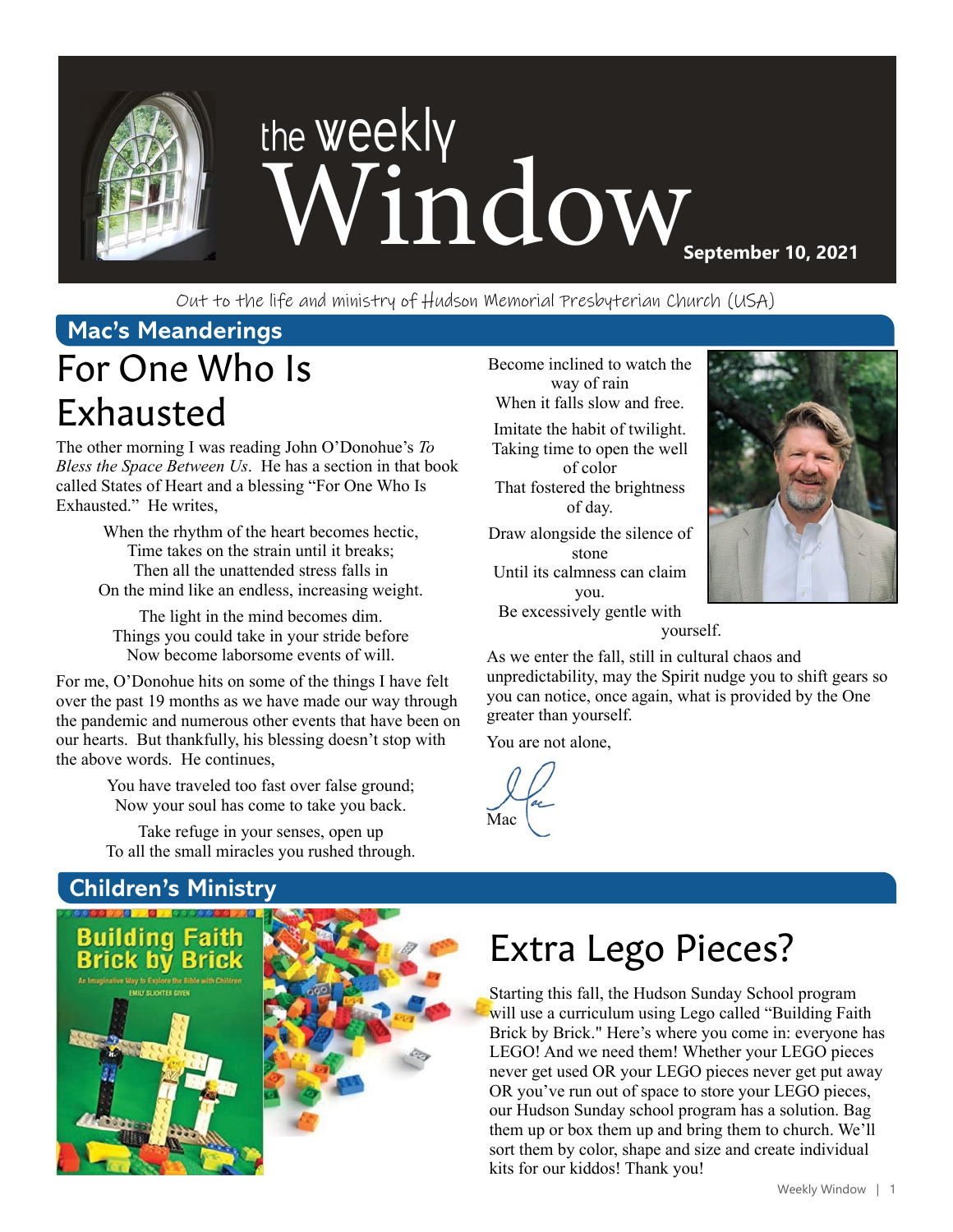#### **Adult Faith Formation**

## Adult Faith Formation Opportunities (aka The Gathering) Sundays 9:30-10:20am begin September 12

We are grateful for the many virtual faith formation opportunities that are ongoing and we are also excited about the long awaited return to some in person offerings, especially on Sunday mornings! All adults who would like to gather in person for fellowship, consideration of Christian discipleship grounded in the teachings of scripture, and discussion of current events are invited to join one of the three available offerings. Topics and formats will vary depending on the participants and leadership. As we gauge your interest and availability we will add to/amend these offerings accordingly for the fall semester.



- Offering 1 (aka the John Knox Class) will meet in the south end of Westminster Hall, masks required. Nancy Law will begin the semester sharing a favorite Psalm as the basis for discussion of its application to our daily lives. Coordinators: [Mike](http://ddelaw1965@verizon.net) and [Nancy Law](http://nlaw1965@verizon.net)
- Offering 2 (aka the Mixed Adults Class) will meet in the Parlor, masks required. This group has lively conversations based in Scripture, about various books, and using media sources that challenges us and is led by a team who will present either a series or one off topics to help explore and understand our faith in our daily life. Coordinators/Leaders: [Ron Ash,](mailto:ronpeeps%40gmail.com?subject=) [Jimmy](mailto:zwihulsey%40gmail.com?subject=) [Hulsey](mailto:zwihulsey%40gmail.com?subject=), and [Susan Grigg](mailto:irismom1%40att.net?subject=)
- Offering 3 will meet outside at the Labyrinth/Fire Pit area on the north end of our campus. Those who would like join others for his informal time of reconnecting over coffee (provided) will want to bring a lawn chair, masks are not required outdoors. Coordinators [Susan Bradshaw](mailto:susanbradshaw8%40gmail.com?subject=) and [Lindsey Crone](mailto:logden87%40gmail.com?subject=).

#### **COVID 19**

## Hudson's Current Policies

The below policies have been set or reviewed by Session, the COVID-19 Sub Team, Personnel Committee or the Hudson Memorial Preschool Board. All below policies are subject to change.

- Church staff can work from the office or at home.
- For preschool drop off, no parents come inside the building.
- The preschool is following NCDHHS tool kit and guidance.
- Groups of any size can gather outside without masks. Eating outside on church property is permitted.
- Masks are required at all times inside the church building. Exceptions to this are:
	- Vaccinated speakers, soloists and small singing groups in worship who are appropriately socially distant from the congregation.
	- Staff who are working alone in their office.
- Sunday worship children's message volunteers must wear masks when giving their talk because the children are not socially distant from the speaker.
- Church and preschool staff must verify their vaccination status with their supervisor.
	- If a staff member or teacher is unvaccinated they are required to wear a mask at all times while on the church property, both indoors & outdoors.
	- Unvaccinated staff and teachers must show their supervisor a weekly negative test to come to work at the church or preschool.
- Groups are not allowed to eat together inside the church buildings. The exception to this rule is preschool children have lunch and snack time in their class bubble.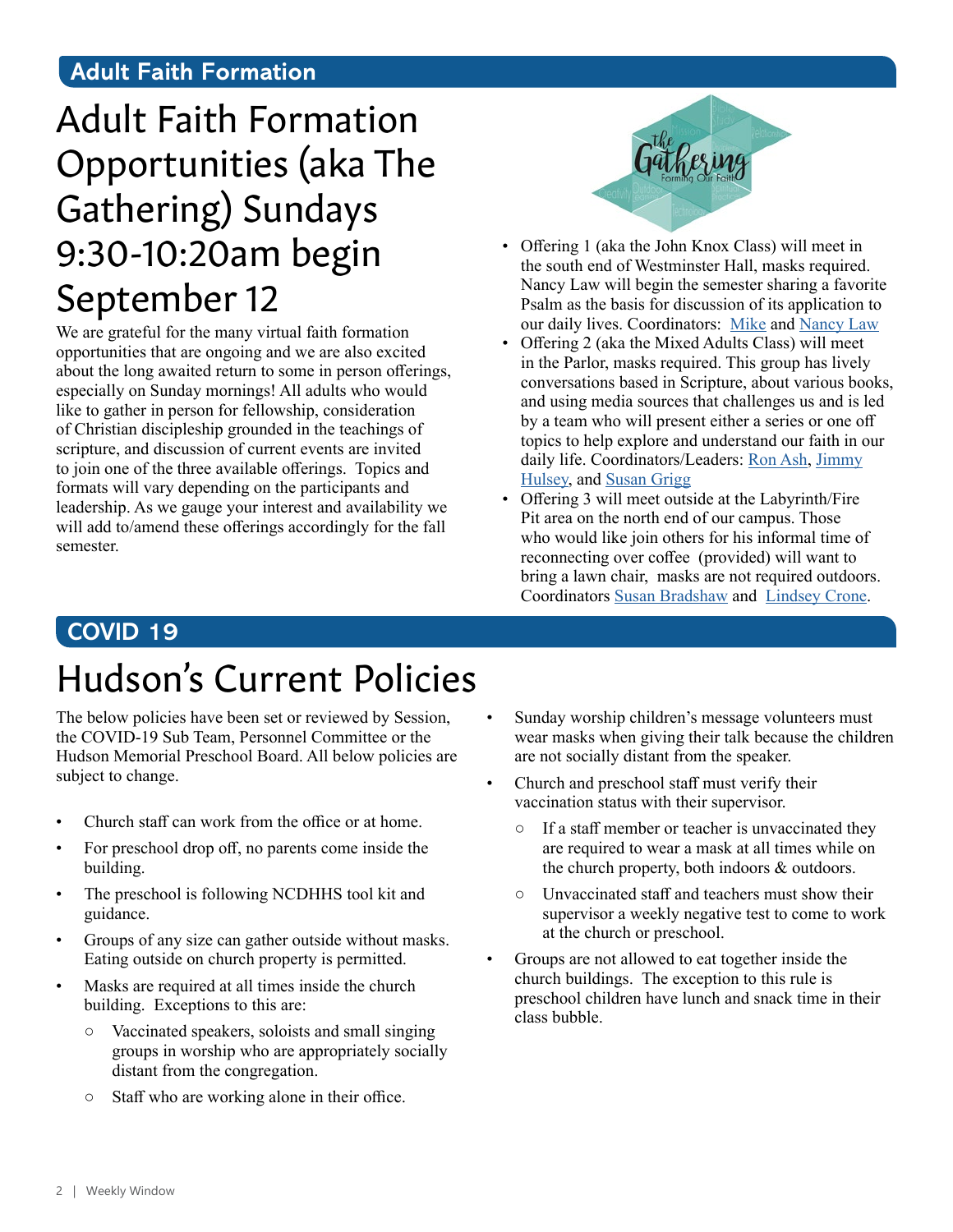## **Adult Faith Formation** Brown Bag with

## Pastor Mac



Brown Bag Lunch will begin a six session series on Being Reformed: Faith Seeking



Understanding, Confession of Belhar on Monday, September 13th at noon, location to be determined. The Belhar Confession emerged from South Africa as a witness of Christian faith against the sins of racism and focuses on major themes of unity, reconciliation, and justice in the context of the church's Trinitarian

belief. Explore what it means to be a confessional Church and to meet and confess our faith in the face of racism in its various forms. This confession was added to the PC(USA) Book of Confessions just a few years ago. Mac has ordered the curriculum, please let him know via email [if you would like to participate in the study.](mailto:mschafer%40hmpc.org?subject=) [Books are](mailto:https://www.eservicepayments.com/cgi-bin/Vanco_ver3.vps%3Fappver3%3DFi1giPL8kwX_Oe1AO50jRnQ574HZh5kFEHVJ6e5We_Us4NSQukCYDzKLUtTTUlsf2EvVVAEjqawDomKT1pbouTsRltlX7QEmZN4jxtbsYBc%3D%26ver%3D3?subject=)  [available in the Karl Hudson Room for \\$7.00. You may pay](mailto:https://www.eservicepayments.com/cgi-bin/Vanco_ver3.vps%3Fappver3%3DFi1giPL8kwX_Oe1AO50jRnQ574HZh5kFEHVJ6e5We_Us4NSQukCYDzKLUtTTUlsf2EvVVAEjqawDomKT1pbouTsRltlX7QEmZN4jxtbsYBc%3D%26ver%3D3?subject=)  [online here](mailto:https://www.eservicepayments.com/cgi-bin/Vanco_ver3.vps%3Fappver3%3DFi1giPL8kwX_Oe1AO50jRnQ574HZh5kFEHVJ6e5We_Us4NSQukCYDzKLUtTTUlsf2EvVVAEjqawDomKT1pbouTsRltlX7QEmZN4jxtbsYBc%3D%26ver%3D3?subject=) - Faith Formation Books.

## Seeing the Word

This monthly small group comes together for bible study and discussion on the third Monday of the month. It is next meeting on Monday, September 20th at noon, location to be determined. This group uses the St. John's Illuminated Bible to discuss a scripture using a visual image.



The Saint John's Bible is the first completely handwritten and illuminated Bible commissioned by a Benedictine abbey since the invention of the printing press. Beginning in 1970, master calligrapher Donald Jackson expressed in media interviews his lifelong dream of creating an illuminated Bible. Following a Saint John's Universitysponsored calligraphy presentation at the Newberry Library in Chicago in 1995, Jackson discussed a handwritten Bible with Fr. Eric Hollas, former executive director of the Hill Museum & Manuscript Library at Saint John's University in Collegeville, Minnesota. Between 1996 and 1997, Saint John's explored the feasibility of the Bible project, Jackson created first samples, and theologians developed the illumination schema. The Saint John's Bible was officially commissioned in 1998 and funding opportunities were launched. The public was introduced to the project in 1999 and production was completed in 2011, with the final word penned in May 2011 and touch-up work completed by December 2011.The Saint John's Bible is divided into seven volumes and is two feet tall by three feet wide when open. The Bible is made of vellum, with 160 illuminations. Pastor Mac has just begun looking at New Testament Illuminations with the group. If new people would like to join the group this fall, all are welcome! Please contact [Pastor Mac if you'd like to be added to the distribution list.](mailto:mschafer%40hmpc.org?subject=)

## Presbyterian Pint **Faith Formation for Men**

Presbyterian Pint will begin a six session series on Being Reformed: Faith Seeking Understanding, Theology For Presbyterians. This study focuses on what the Reformed and



Presbyterian traditions have believed in the past and ways key theological understandings matter in our Christian



lives in the church today. Theological issues include the Bible, God, Jesus Christ, and the Holy Spirit. Being Reformed: Faith Seeking Understanding is a series of biblically based mini-courses that provides adults with a foundational understanding of the Reformed faith. Each six-session study--written by wellknown and respected scholars--features Scripture, prayer, in-depth commentary,

and questions for reflection. Each study addresses its subject from a Reformed theological perspective. This series will begin on Thursday, September 23rd at 7 p.m., location to be determined Pastor Mac has ordered the study guide. [Please let him know if you'd like to](mailto:mschafer%40hmpc.org?subject=)  [participate and he will get you the study guide](mailto:mschafer%40hmpc.org?subject=) [Books are available in the Karl Hudson Room for \\$7.00.](mailto:https://www.eservicepayments.com/cgi-bin/Vanco_ver3.vps%3Fappver3%3DFi1giPL8kwX_Oe1AO50jRnQ574HZh5kFEHVJ6e5We_Us4NSQukCYDzKLUtTTUlsf2EvVVAEjqawDomKT1pbouTsRltlX7QEmZN4jxtbsYBc%3D%26ver%3D3?subject=)  [You may pay online here](mailto:https://www.eservicepayments.com/cgi-bin/Vanco_ver3.vps%3Fappver3%3DFi1giPL8kwX_Oe1AO50jRnQ574HZh5kFEHVJ6e5We_Us4NSQukCYDzKLUtTTUlsf2EvVVAEjqawDomKT1pbouTsRltlX7QEmZN4jxtbsYBc%3D%26ver%3D3?subject=) - Faith Formation Books.

## Waking Up with the Word

Waking Up with the Word is a long running bible study for men. Two Tuesdays a month it meets by ZOOM and two Tuesdays it meets in-person on the



Westminster Hall Patio. The group uses an ancient bible study process called Lectio Divina. We look at the passage that will be preached on the upcoming Sunday. The study revolves around three questions:

- *• What is a word or phrase that stands out to you?*
- *• Allow that word or phrase to develop into a memory from your life, a though on the passage or metaphor*
- *• What is Christ calling you to through the passage?* No previous bible study experience is needed. It is a great group of guys who are welcoming and wise in their comments. For our in-person meetings coffee and bibles are provided. [If you have questions or would like to be](mailto:mschafer%40hmpc.org?subject=)  [added to the email distribution list, please contact Pastor](mailto:mschafer%40hmpc.org?subject=)  [Mac.](mailto:mschafer%40hmpc.org?subject=)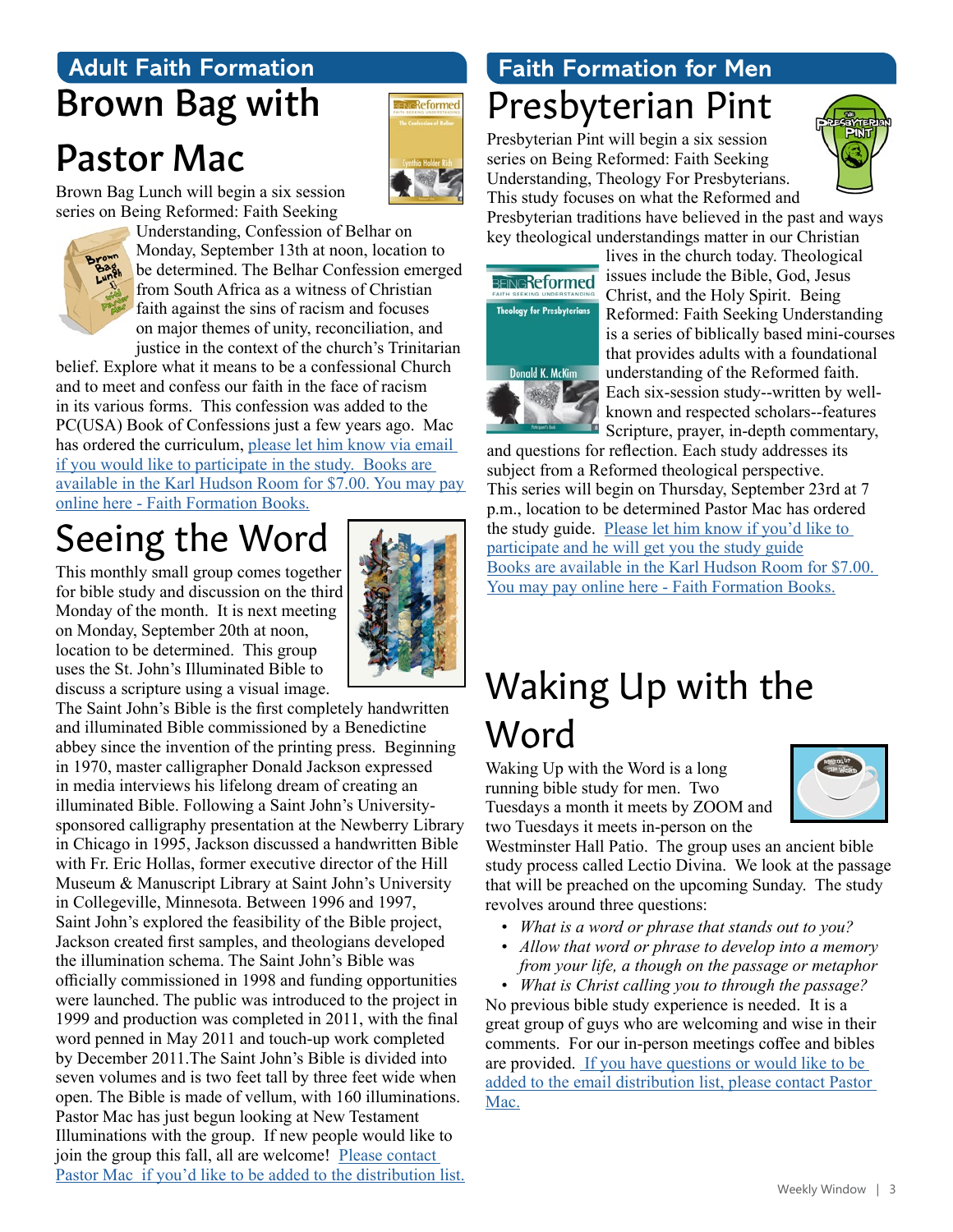#### **Faith Formation for Women**

## Women at the Well Fall Schedule

Women at the Well welcomes women of all ages and stages to join us! The two groups have a different format, time and content.

**The weekly group** is using *Miracles and Other Reasonable Things: A Story of Unlearning and Relearning God* by Sarah Bessey.

Hiracles AND OTHER REASONABLE THINGS AND BELEARNING COD SARAH BESSEY

**The monthly group** meets on the fourth Thursday of each month at 6:00 pm (sometimes the third Thursday to avoid holidays etc.) and uses a podcast as the

basis for discussion on topics of interest. Current podcast discussions include Kate Bowler, Will Willimon, Brené Brown and Krista Tippett.

Both groups are wonderful opportunities for women to get to know each other as we discuss the intersection of culture and faith and our own spiritual journeys. Each group met on Zoom until recently and while current plans are for in person meetings, this may be amended to return to Zoom if the Covid Delta variant continues to spread and local numbers continue to rise.

[For more information, contact Debbie Kirk.](mailto:dkirk%40hmpc.org?subject=)

## **Music Department** Handbell Workshops

September 21 at 6:30 pm September 28 at 6:30 pm Westminster Hall

Have you ever -

- wanted to learn more about bell ringing?
- wanted to try your hand at ringing a bell?
- rang in the past but are feeling rusty?

These workshops are for you! You will have some handson ringing experiences and grow in your appreciation for this fun and meaningful music ministry.

For more information reach out to Barbara



#### **Director of Music Ministries**

## A Note from Barbara Loehr-Fox



In finishing up this brief look into the roots of my ministry, I thought I would share how church music became important to me. I can not remember a time when religious music was not a part of my life. In my teen years, it moved from something I did to something that was a part of me. Many times, I experienced tears

welling up in my eyes or goosebumps forming on my skin during songs I was either listening to or singing. During my master's study, a visiting professor put those feelings into words I could understand. He called it the "Special World of Music" and was convinced that once people entered it, they never wanted to leave. Therefore, it was not surprising that after I graduated with my master's that January, I accepted my first job at a church. Up to that point, my life plan included a doctorate, lots of performing and ultimately teaching at the college level. However, once I entered ministry, I never wanted to leave. I felt I had found my niche.

In that first church, I was the Associate Director of Music, Director of Christian Education and by default the Director of Youth Ministries. It was baptism by fire because I did not feel qualified to do any of those ministries and because the responsibilities exceeded anything one person could do. It was perfect for me! If that experience did not send me packing nothing afterwards would. I even started a doctorate degree a few years later, trying to get back into my original life plan. What I found out was that the degree and plan no longer seemed important to me. My path was set.

Through the years, I have been given blessings upon blessings. I have felt the presence of God through many wonderful people and experiences. Each church renewed my resolve and broadened my ministry. It is with this sense of vocational calling and a feeling of deep gratitude that I begin my time with you.

Be sure to introduce yourself to me and prayerfully consider how you can become a part of the vital music ministry here.

Many blessings, Barbara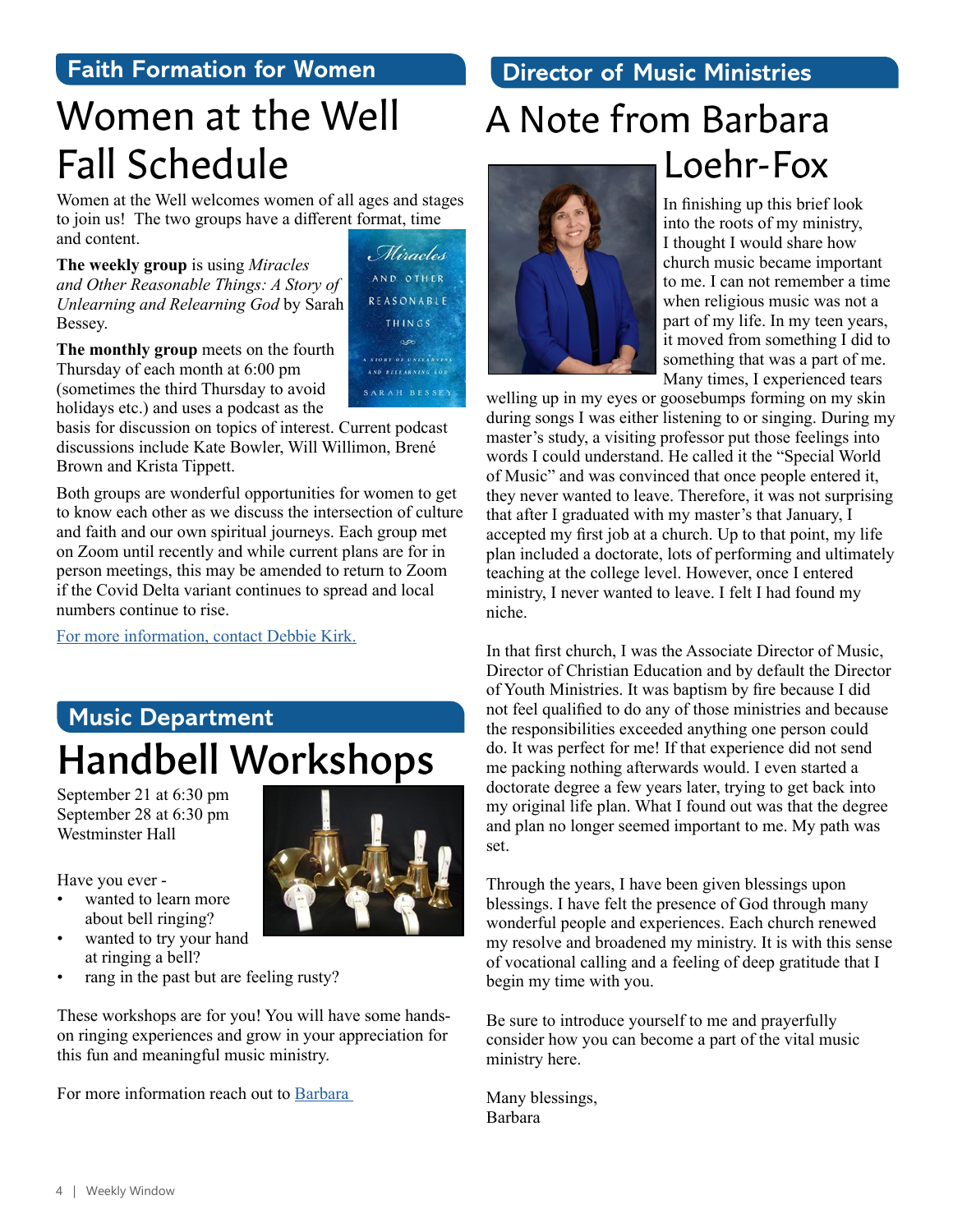## **Youth Ministry** Youth Programs

#### **Sunday Mornings:**

- **• THIS SUNDAY!!! The Explorers (grades 5-7)**  Sunday School Class will begin after Labor Day on Sunday, September 12 during our regular church education hour. (9:30 - 10:20am) We will meet in the Explorers Class Room! See you there!!!
- **• 2022 Confirmation Class Kick-Off THIS SUNDAY!**  (8th Grade and Older) – The Confirmation Class will meet for their first Sunday morning gathering on Sunday, September 12 in the Confirmation Class Room. Parents are invited as well. Confirmands need to have someone in mind to be their official Confirmation Mentor. This can be any adult who is a part of the HMPC family. If you have any questions, feel free to contact Rich Richards.

#### **Sunday Afternoons:**

- **• THIS SUNDAY is the Fall Kick-off for Middle and High School Youth Group** (September 12 at the church) This event for youth, their parents and, of course, our wonderful Youth Advisors.
- **• NOTE:** This year the schedule is a bit different than previous years. Also, there will NOT be a meal component as a part of Youth Group. Snacks and drinks although will be provided.
- **• 4:30 pm 5:00 pm Youth Music** with Barbara Youth interested in participating in the music program here at HMPC.
- **• 5:00 pm 6:30 pm Youth Group (Middle School grades 5-8 and High School grades 9-12)** Come join us for recreation, study, mission and worship activities balanced throughout the year.

[Contact Rich Richards here](mailto:rrichards%40hmpc.org?subject=)

## **Chancel Guild**

## Flower Donations

Secure a date to honor or remember someone with a floral arrangement. To sign up, or for more information, refer to the flowers bulletin board outside room #103 or call Pat Cash at 919-787-1086.



#### **HMPC Foundation**

## Foundation Birthday **Gifts**

The following members and friends have donated to the Foundation Birthday Fund: Malcolm Williams

Jack Llewellyn Caroline Smart

#### **Tend My Sheep**

## Diaper Train for September

In September, Hudson will be collecting diapers and wipes for The Diaper Train. The Diaper Train provides diapers to low-income families in Wake County, improving the lives of babies



and toddlers. The program is run by volunteers and serves over 500 children each month. Volunteers work with churches, businesses, schools and civic groups to collect diapers, baby wipes and children's books.

Please bring your donations to church with you on Sunday, September 26th, or drop off at the church office during the week before.

#### **Missions**

## Presbyterian Campus Ministries

#### **Special Offering for Presbyterian Campus Ministries**



Campus Ministry

North Carolina State University **Meredith College Peace College Shaw University St. Augustine College** 

drop your donation in the church's mailbox (under the large oak, across from the office,) mail it, donate online or text to give. **Here is how to text to give: Here is how to text to give:** Text amount to 888-906-0744. (example: 25 pcm).

**a Special Offering for Presbyterian Campus Ministries in September.** As an extension of the ministry of the Presbyterian Church (USA), PCM of Raleigh seeks to be a unique voice of God's grace

> on the college campuses in our community. You may

**We will be receiving**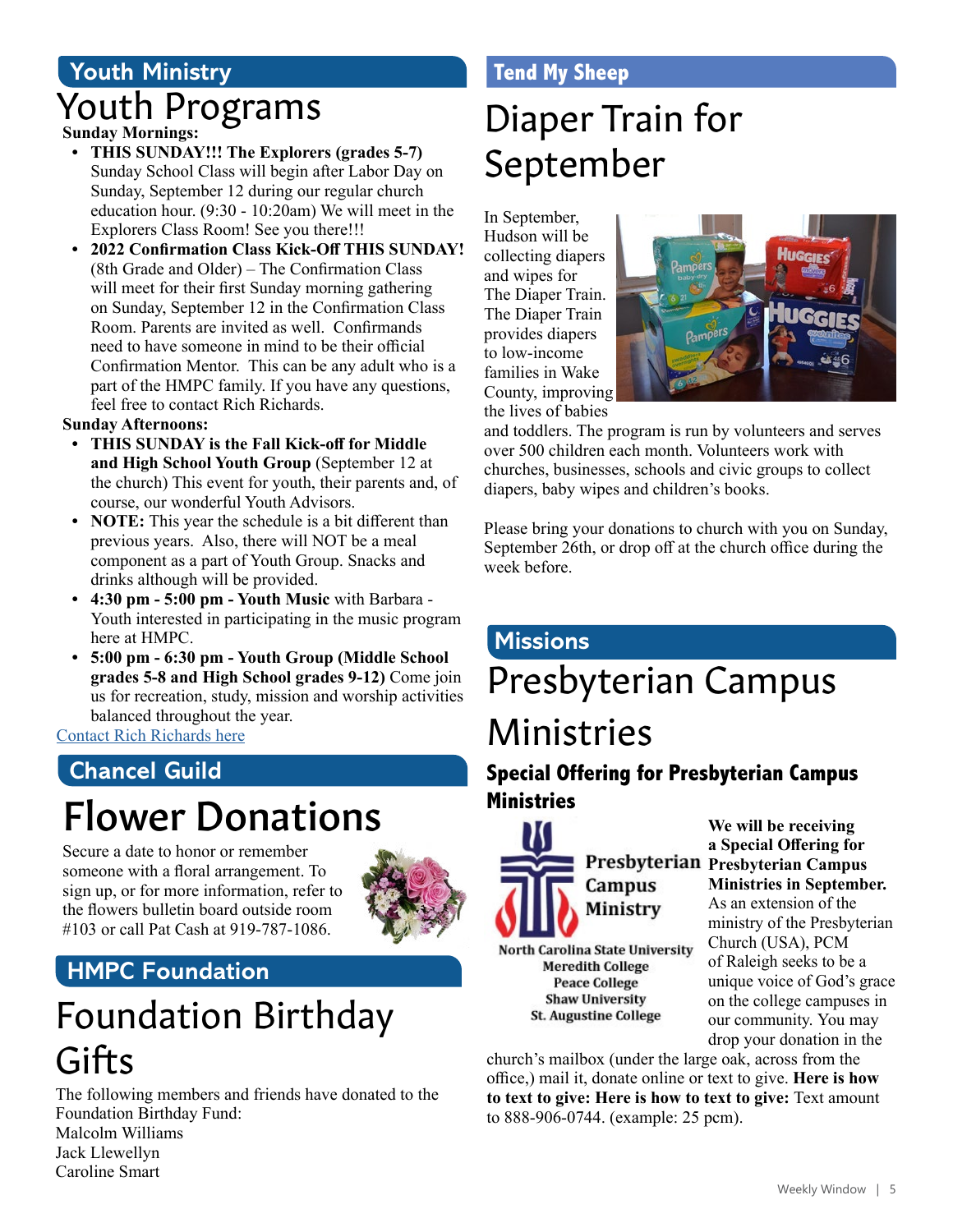#### **Inquirer's Class**

## Sunday, September 19

The Inquirers Class, for those interested in membership,

will be held early afternoon on Sunday, September 19th, in-person and Zoom options available. The class covers what it means to be a Christian, a Presbyterian, and a member of Hudson Memorial. New

**HELLO** I'm new here

Member Information Forms are available here. Please submit the forms no later than Wednesday, September 15th Please contact Debbie Kirk if you are interested.

#### **Calendar**

#### **Sunday, September 12**

- 9:30 am Joyful Noise GH
- 9:30 am Adult Faith Formation
- 9:30 am Explorers SS Room 226; Confirmation Class - Room 234
- 10:30 am Worship
- 10:45 am Children's SS Playgarden
- 11:30 am Fellowship
- 4:30 pm Youth Music
- 5:00 pm MS & HS Youth Group

#### **Monday, September 13**

- 10 am Bell Polishing WH South
- 12 Noon Brown Bag Parlor
- 5:30 pm Personnel KH
- 8 pm Alanon, AlaTeen, AlaKid GH, 227, 236

#### **Tuesday, September 14**

- 6:30 am Waking Up With the Word Zoom
- 9:30 am Staff Meeting Zoom
- 11 am Elizabeth/Rachel Circle Zoom
- 11:45 am Hannah Circle West Lawn
- 6:30 pm HMP Board Zoom
- 7 pm Adult Ed Zoom
- 7:30 pm Miriam Circle Zoom
- 7:30 pm Boy Scouts GH, 234

#### **Wednesday, September 15**

- 9:15 am Women at the Well Parlor
- 6:15 pm Handbells -
- 7:30 pm Chancel Choir

#### **Thursday, September 16**

• 7 pm - Mission Committee - Zoom

#### **Sunday, September 19**

- 9:30 am Joyful Noise GH
- 9:30 am Adult Faith Formation
- 9:30 am Explorers SS Room 226; Confirmation Class - Room 234
- 10:30 am Worship
- 10:45 am Children's SS Playgarden
- 11:30 am Fellowship
- 4:30 pm Youth Music
- 5:00 pm MS & HS Youth Group



### Three Ways to Give at Hudson Memorial







**Devotional**

# THESE DAYS

## These Days

#### **October-December Issue Is Here!**

The October-December issue of *These Days* has arrived. Copies are available at the entrances. [Please contact Pat Cash,](mailto:pcash%40hmpc.org?subject=) 919-787-1086, if you would like one mailed to you.

## Live-Streaming Sunday Worship **Worship & The Arts**

For those unable to attend worship in person, we will be live streaming the services. Please know that the live streams will also be recorded and posted on the church YouTube channel, as well as the church website.

#### **[Click here to live-stream this Sunday's](https://www.youtube.com/channel/UCuYf7XqKx9g_Mc0_BsPkWlA)  [10:30 am service.](https://www.youtube.com/channel/UCuYf7XqKx9g_Mc0_BsPkWlA)**

**Sound Technicians Needed -** We are in great need of people to help run our sound system and stream our service. All that is required are good ears and a willingness to learn. If interested, contact Pepper or someone at the soundboard. We so appreciate our present sound team: John Whisler, Barton Meeks, plus new streamers, Sarah Bedini, Erik Jacobsen, Tiya Komono, Mia Komono.

## Nursery is Open



## on Sundays!

Our nursery is open during worship. Your children from birth to 3 years old will be safely taken care of by our compassionate,

trained, and responsible childcare workers. [Contact Cary Dickerson, Interim Director of Children's](mailto:cdickerson%40hmpc.org?subject=)  [Ministries if you have any questions.](mailto:cdickerson%40hmpc.org?subject=)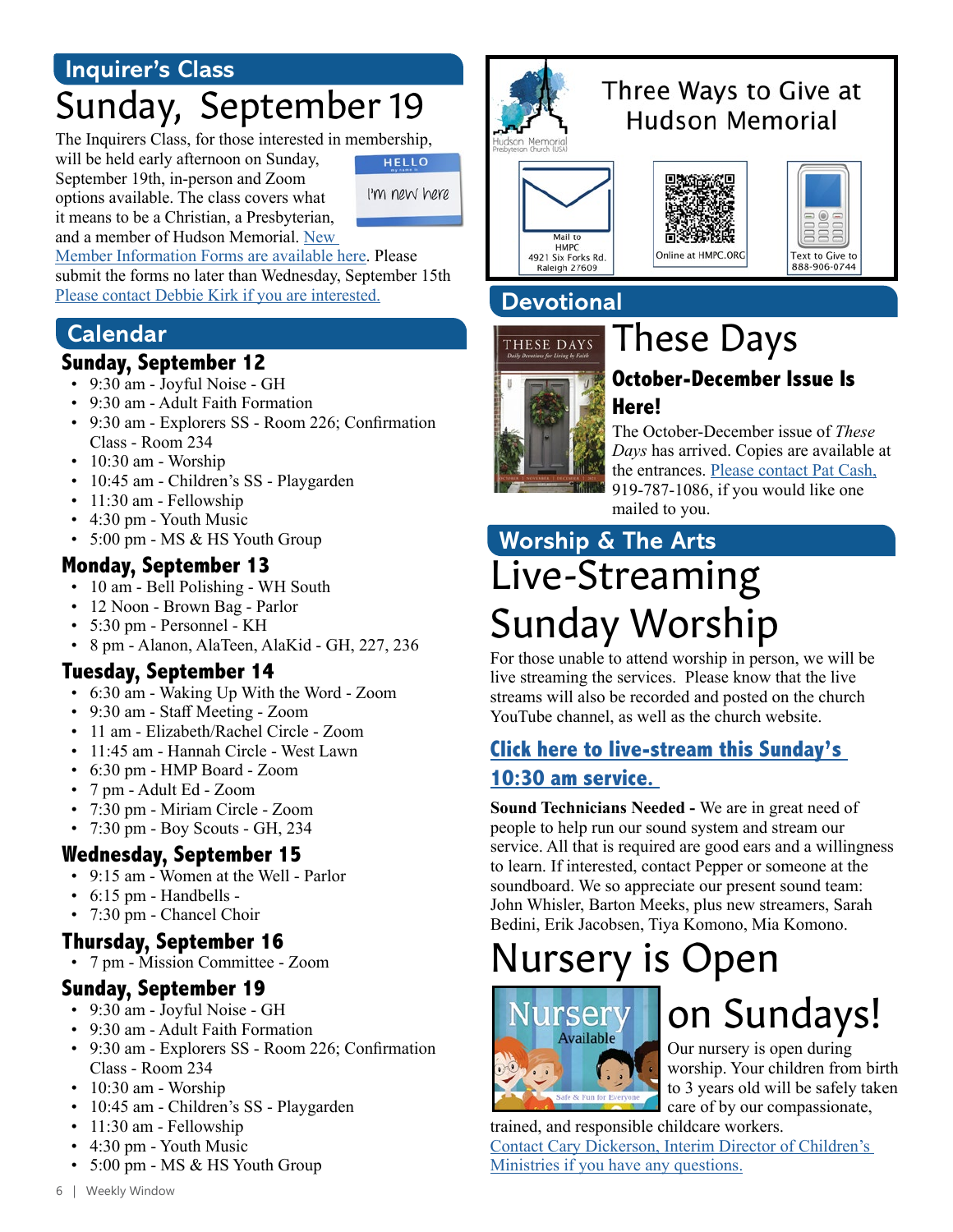#### **Personnel**

## Carol Yeargin to Retire Sunday Morning November 1st



Carol Yeargin has faithfully served as Hudson Memorial Presbyterian Church's organist since 2007. In her communications to Pastor Mac Schafer she said, "I have truly enjoyed and sincerely appreciate the support and encouragement provided to me during my 14 years as part of the music ministry. The positive and professional atmosphere created by staff, choir, and

congregation will be cherished. While I look forward to enjoying my retirement, I will certainly miss being part of the Hudson team and trust our friendships will last long into the future." Carol & Pastor Mac had been quietly communicating about the possibility of her retirement over the past year. Carol was committed to helping Hudson transition to a new Director of Music Ministries, before making her announcement.

We are deeply grateful for Carol's 14 years of service. She has deepened our congregations ability to worship on Sundays, at weddings, in memorial services and more. Her playing, whether it be organ or piano, has supported the choir and congregation and given us all the confidence to sing boldly. Her preludes, postludes and offertory pieces have caused us all to pause and meditate on God's goodness in the midst of a busy and frantic world.

Carol has been actively playing organ and piano for Sunday worship in churches since the age of 16. Her retirement date is scheduled for November 1st. We are thrilled to have several more months to celebrate the gifts with which God has blessed her. Thanks be to God for Carol Yeargin!

#### **Office**

## Notary

Pat Cash, Church Business Administrator, is a Notary Public. If you have a need for a Notary, [please contact](mailto:pcash%40hmpc.org?subject=)  [her,](mailto:pcash%40hmpc.org?subject=) or give her a call at 919-787-1086 to set up a time to have your document notarized. We will follow Hudson's guidelines to safely distance.

# Childcare Workers

Hudson Memorial Presbyterian Church is looking for caring, reliable childcare workers for our church nursery! This is a part-time opportunity on Sunday mornings from 9:00 am - noon. Please send a resume or inquiry email to [Cary Dickerson, Interim Director of Children and Family](mailto:cdickerson%40hmpc.org?subject=)  **[Ministries](mailto:cdickerson%40hmpc.org?subject=)** 

## Part-time Communications Specialist

Hudson Memorial Presbyterian Church is looking for a part-time (25 hours per week) Communications Specialist. This position will be responsible for all marketing and publication materials put out to the public and members of the church. The position supports staff, officers and ministry leaders in conveying the church vision and message to their target audience.

Responsibilities include branding, electronic resources and printed materials. Hudson is looking for an excellent communicator with the capacity to produce high quality work and juggle multiple projects.

Applicants should have proficient knowledge of social media and strong technical skills with Adobe Creative Suite and Microsoft Office. A Bachelor's degree with concentration in Communications or Marketing is preferred.

If you know someone who might be interested in the position please have them send a cover letter and resume to [jobs@hmpc.org.](mailto:jobs%40hmpc.org?subject=) The successful candidate will be not be a Hudson member or family member.

## **From the HMPC Staff** Staff Email Addresses

When you receive an email from one of Hudson's staff members, please verify that the email address is their first initial then last name  $@$ hmpc.org - examples mschafer@hmpc.org, dkirk@hmpc.org.

There have been some spam emails being sent, making them look like they are coming from the church. In those cases, the "from" email address is not correct. If you receive those, please do not respond or click on any links.